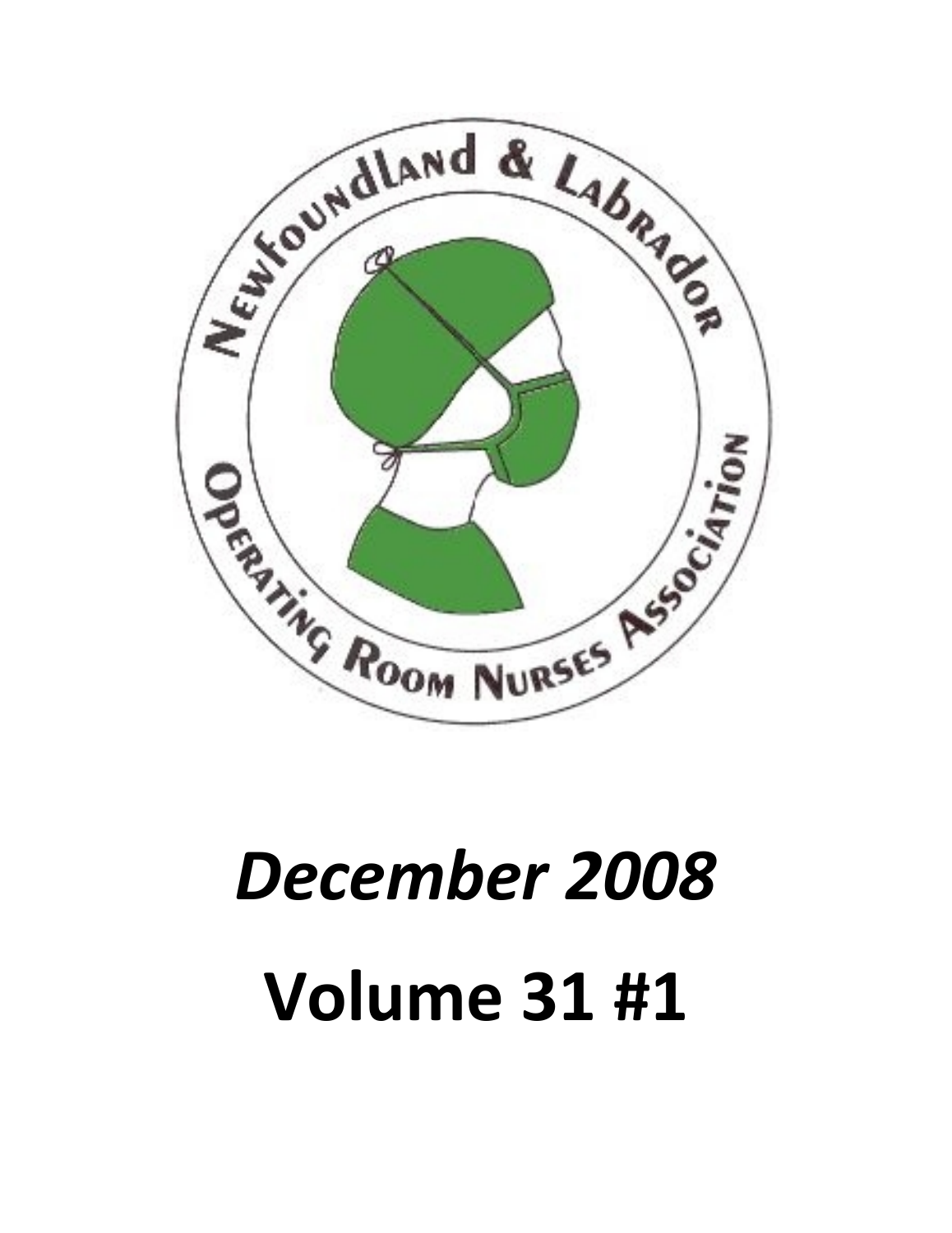### President's Report

**Hello everyone, it's hard to believe Christmas is just around the corner. It's nice and white here today with a little chill in the air. I expect we'll have a white Christmas!**

**Margot and attended the ORNAC Board meeting the first week of November on your behalf. The following is an update from this meeting:**

- **Trudy Bradbury (N&LORNA's secretary) will be sending the membership database to ORNAC December 15th those who are not members of N&LORNA/ORNAC at that time will not be able to receive the National Conference subsidized rate.**
- **Margot and I met with representatives from the Atlantic provinces and conference site rotations were discussed. Neither myself nor Margot could remember when NL held the last Atlantic conference. NL has been slotted on the schedule to host in 2018 to allow for time to recuperate from the National. The following is the present tentative schedule planned for the Atlantic conferences:**
	- o **PEI 2012**
	- o **NB 2014**
	- o **NS 2016**
	- o **NL 2018**

**A request was put forward to hold a provincial conference on the odd year (i.e. 2011 Provincial, 2012 Atlantic, 2013 Provincial, 2014 Atlantic, 2015 Provincial …. The main reason for this request was to take stress off the exhibitors who attend the Atlantic and a month or so later attend a provincial. This is the second time this request has been put forward. Some of you may remember this being discussed at a provincial a couple of years ago, and the final decision by the general membership at that time was to continue with yearly conferences for many different reasons, such as:**

- **conferences financially enable N&LORNA to assist in educating its members i.e. yearly scholarship, perioperative certification, conference draws etc;**
- **due to the geographical lay out of the province conferences provide a way of networking with each other;**
- **education sessions during conferences provide opportunities for members to get their certification hours, especially those in more remote areas;**
- isolated areas do not see the exhibitors on a regular basis this provides members the **opportunity to network with the exhibitors and bring back information to their sites;**
- **yearly conferences help keep the association strong.**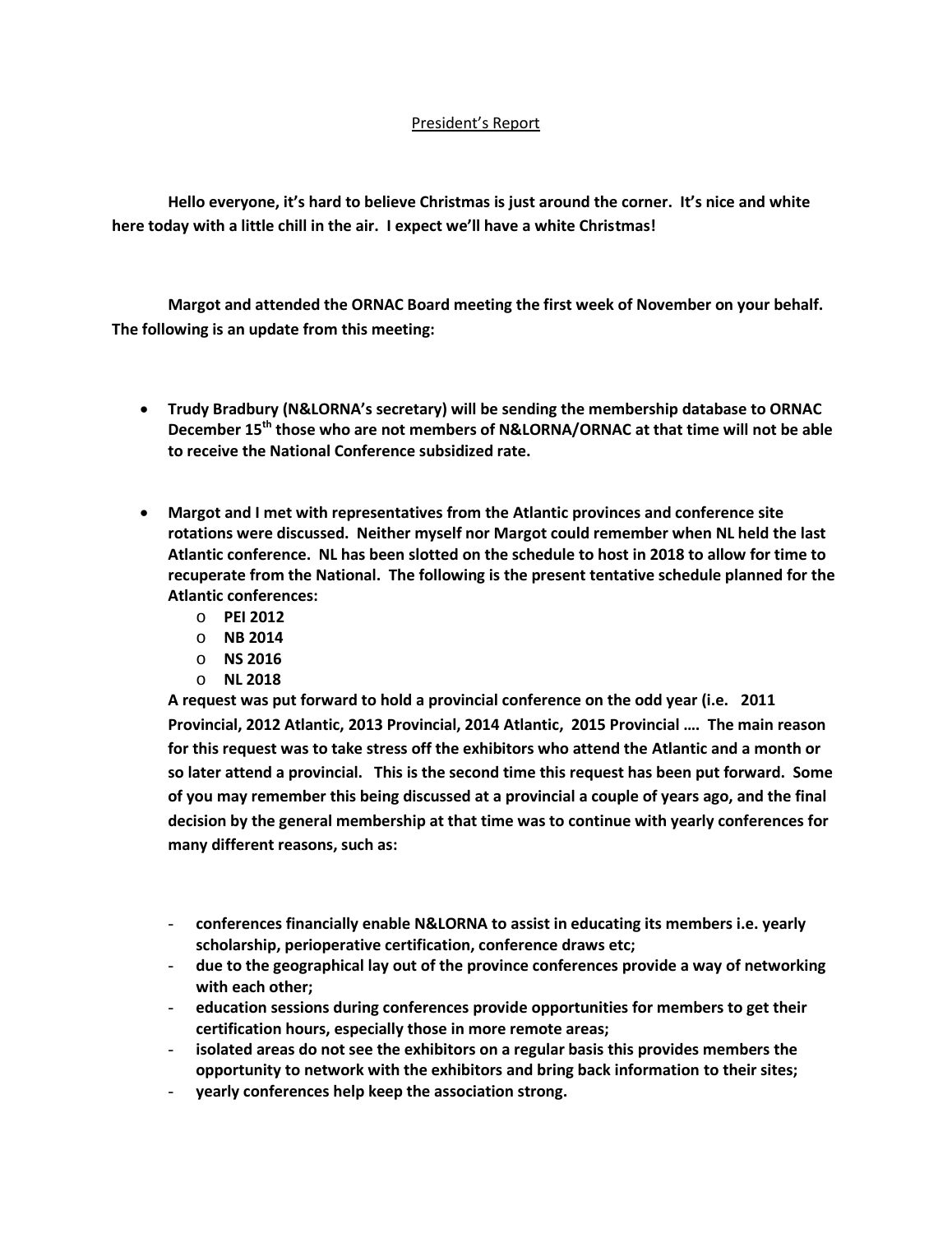Neither myself nor Margot felt this was a concern in NL. Most of theSt. John s area. To my knowledge to we selve by beithing the our estend awe of back on conferences due to stress **Aploam ttihce m We lakepodetsos ehdethis to** group and they understood where we were coming from. The other by road and edigset a arally has the same reps traveling to each of the Atlantic conferences. Margot and I have discussed this with the r something that the membership would d wicke to a did substandanglendancy something that the membership would discuss and its as fuandaped at an angendancy something that the membership would discuss at a the provincial. Otherwise we will continue with our provincial con

- ð· ORNAC has s-elanwisit bobiyn **Gastar**gha and are moving forward with becoming for the self of the self of the self of the self of the self of the self of the self of the self of the self of the self of the self of the s incorporated.
- ð· ORNAC wæs feoted by the recent downfall in the market, as their holdings.
- ð. ORNAC continues to take a larger role in National Conference h province holding the conference did all the prepanatizon dand wor following the conference. This year ORNAC has taken on the fi registration and some of the social events being contracted out. ORNAC recognizes the importance of its responsibility and the i ORNAC receives 75% of the income with 25% going to the province province do all the work and ORNAC receive the majority of the continue to be changes in this area with  $\oplus$  veeming of reever stoo nsibility ORNAC.
- ð. Medline offers continuing education through the ORNAC website your perioperative certification hours for those that may be inte you have gone onto the ORNAC site.

I have been semmolaniks owu the updates; unfortunately I am-msails getting a coming back to me. If you are not-mr**aclesiviroon anney-mpubedeasonee se**weith your e-mail addcroersesn@gmail.com

The last and I sent out was related to the photo slide presentation that last session of the conference in St. A-mitahiolnfyroml 4hapveeopreecelovoekd nagnfor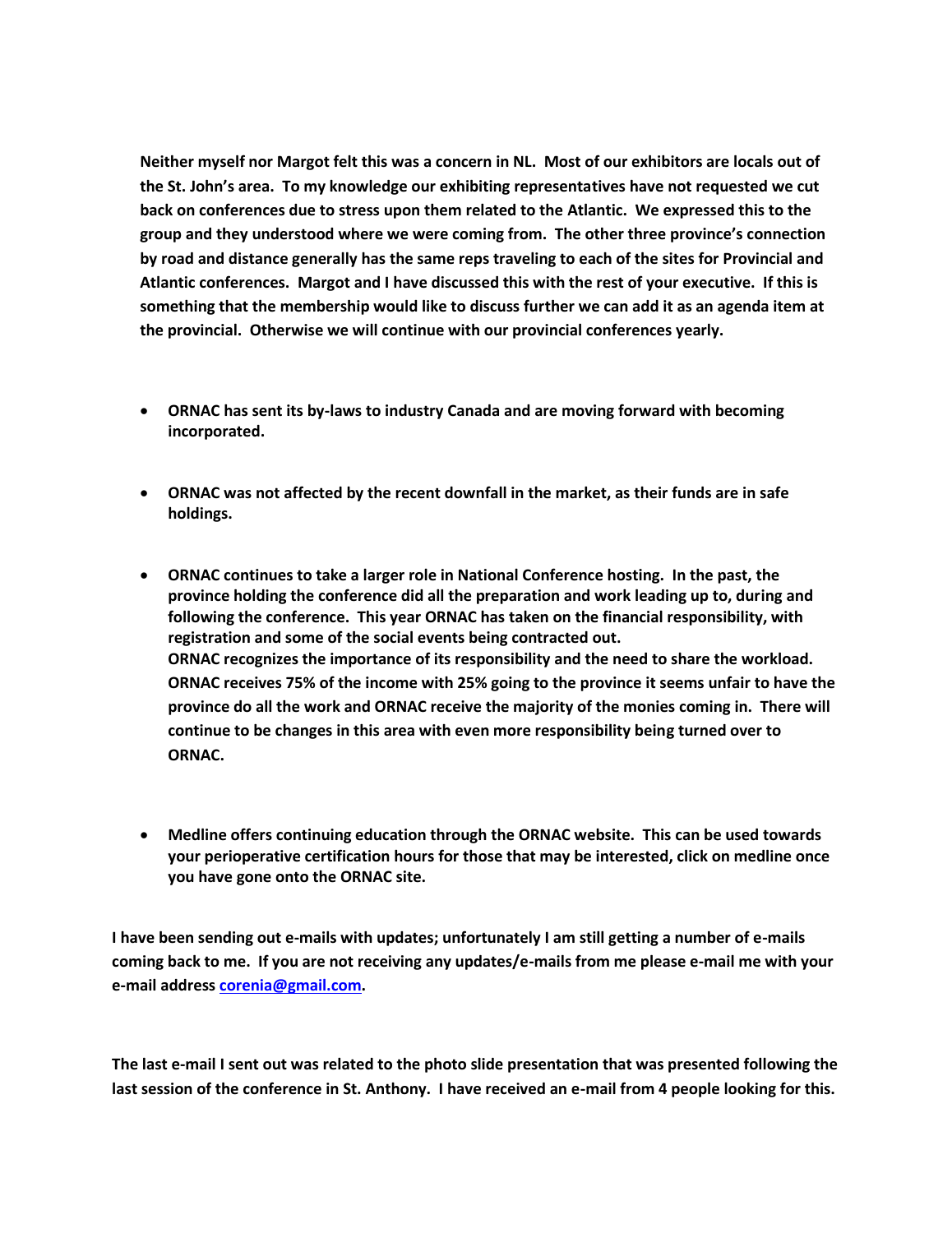**If there are a couple of people at your site interested I will complete one CD which can be burned and passed on to the other members at your site.**

**The copies will be sent out around the second week in December.**

**Have a great Christmas and wonderful new year.**

**Sincerely,**

**Corenia Price RN CPN(c)**

**N&LORNA President**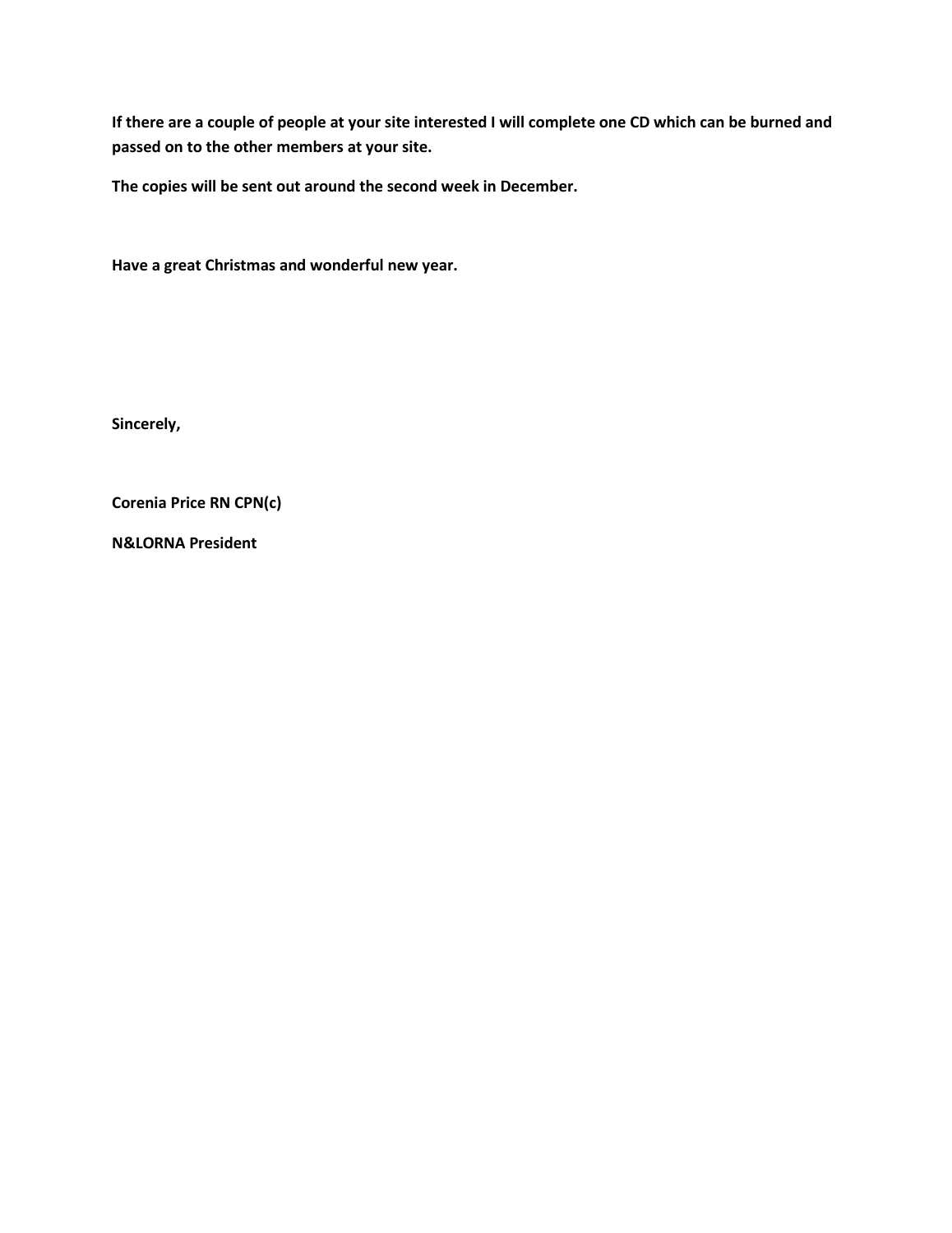# VP EDUCATION REPORT DECEMBER 2008

Hello to all N&LORNA members,

I'm sure everyone is quite bust these days preparing for the Christmas season. It's hard to believe it's finally here. It also brings us clesto our 21st ORNAC National Conference in June 2009. Each planning committee is working diligently to make this an unforgettable experience for all.

There are chances to win free registration/hotel/travel expenses to the ORNAC National Conference in John's. ORNAC is promoting an essay contest. You must compile **1500** word essay explaining "Why I choose Perioperative Nursing".This is due no later than January 15,2009.

Medline is also sponsoring a contestwio two prizes of approximately \$3000.00 each. You must register and complete three or more educational programs for CE credit/reflective practice. ORNAC standards Module 1 8th Edition now available. Please check the ORNAC website for further information  $\ddot{a}$  [www.orn](www.ornac.ca)ac.ca

I hope you all enjoyed perioperative Nurses week from November 9 this year. It is important to celebrate what we do. We need to recognize and acknowledge each and every one of our members.

The ARNNLAGM will be held June 2-24,2009 at the Arts and ulture Center in Corner Brook. The CNA has devised a web based program called "Nurses for Medicare".It aim is to encourage nurses to protect and strengthen Medicare Ganada as a publicly funded health care system. For more information check the websit[e :www.nursesformedicar](www.nursesformedicare.ca)e.ca

I believe it important for everyone to become more knowledgeable regarding the propered and when handling Formalin in the OR . I am including some tips and facts regarding this toxic substance.

In closing I would like to wish everyone has a safe and wonderful Christmas and a Happy New Year.

Sincerely yours. Jennifer Long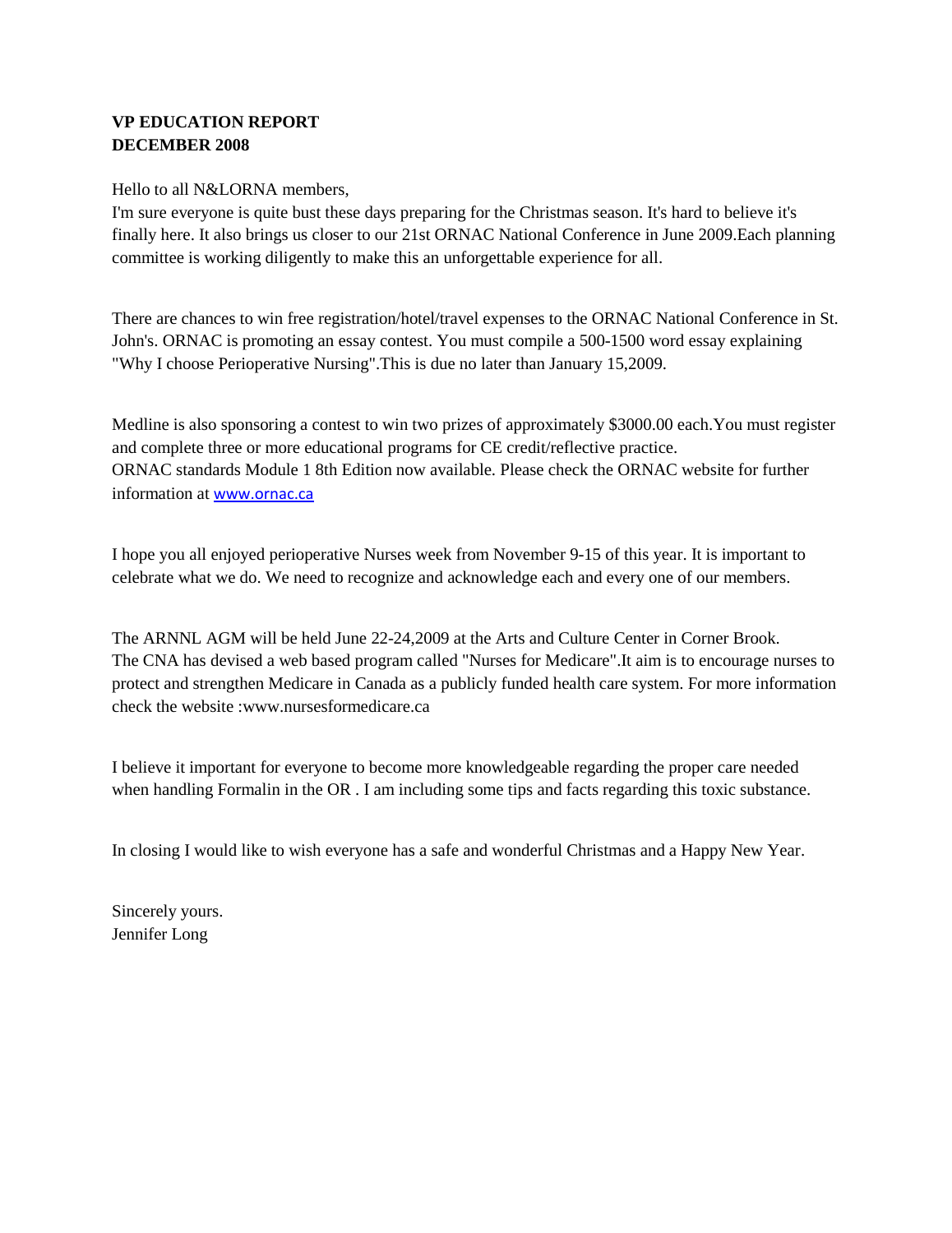### VFORMALIN SOLUTION 10%

Did You Know? Physical data: -clear colourless liquid with formaldehyde odor -percent volatile >90% -miscible in water(can be mixed with water)

### **Fire and Explosive data:**

**-**flash point :closed cup higher than 93degrees Celsius

-fire extinguishing procedure: use dry chemical ,carbon dioxide ,alcohol- resistant foam or water spray. Wear adequate personal protection to prevent contact with material or its combustion products. Self contained breathing apparatus with a full facepiece operated in a pressure demand or other positive pressure mode.

-when formalin is heated flammable and toxic vapours are emitted.

### **Effects of Exposure:**

-may be fatal if ingested ,inhaled or absorbed through skin. Target organs are the central nervous system, liver, kidneys, spleen, eyes, skin, GI system, lungs, respiratory system, reproductive system, peripheral nervous system and pancreas.

-vapours cause tearing and severe irritation to the eyes. liquid can cause severe burns. Can result in corneal damage or blindness.

-Irritation, scaling, dryness if skin contact. Massive skin contact can cause vision impairment and death. -toxic if inhaled. Very irritating to nose, lungs, throat.

-toxic if ingested

-repeated or prolonged exposure can result in bronchial infections and a general deterioration in health.

## **First Aid Measures:**

Eyes-immediately flush eyes with copious amounts of water for at least 20 minutes. Eye wash stations are essential wherever Formalin is used, such as the OR

Skin Contact-Immediately flush skin with copious amounts of water for at least 20 minutes. Remove contaminated clothing

Inhalation-Seek fresh air. Oxygen if breathing difficult.

Ingestion:-If conscious, wash out mouth with water. Do not induce vomiting

For each of these situations, seek immediate medical attention.

## **Preventive and Protective Measures during a Formalin Spill:**

**-**Evacuate the area

-Eliminate sources of ignition

-wear protective clothing-goggles, impervious gloves, coveralls, an approved mask/breathing apparatus.

-use an approved solidifying substance

-place in a closed container for disposal.

-transport to place of disposal

-education to all persons who are exposed to Formalin on how to lessen the risk of a formalin spill and what to do if the situation occurs. Prevention is of utmost importance.

-It is essential that each Formalin use area is equipped with an emergency spill kit. This kit should contain everything you would need in case of a Formalin spill.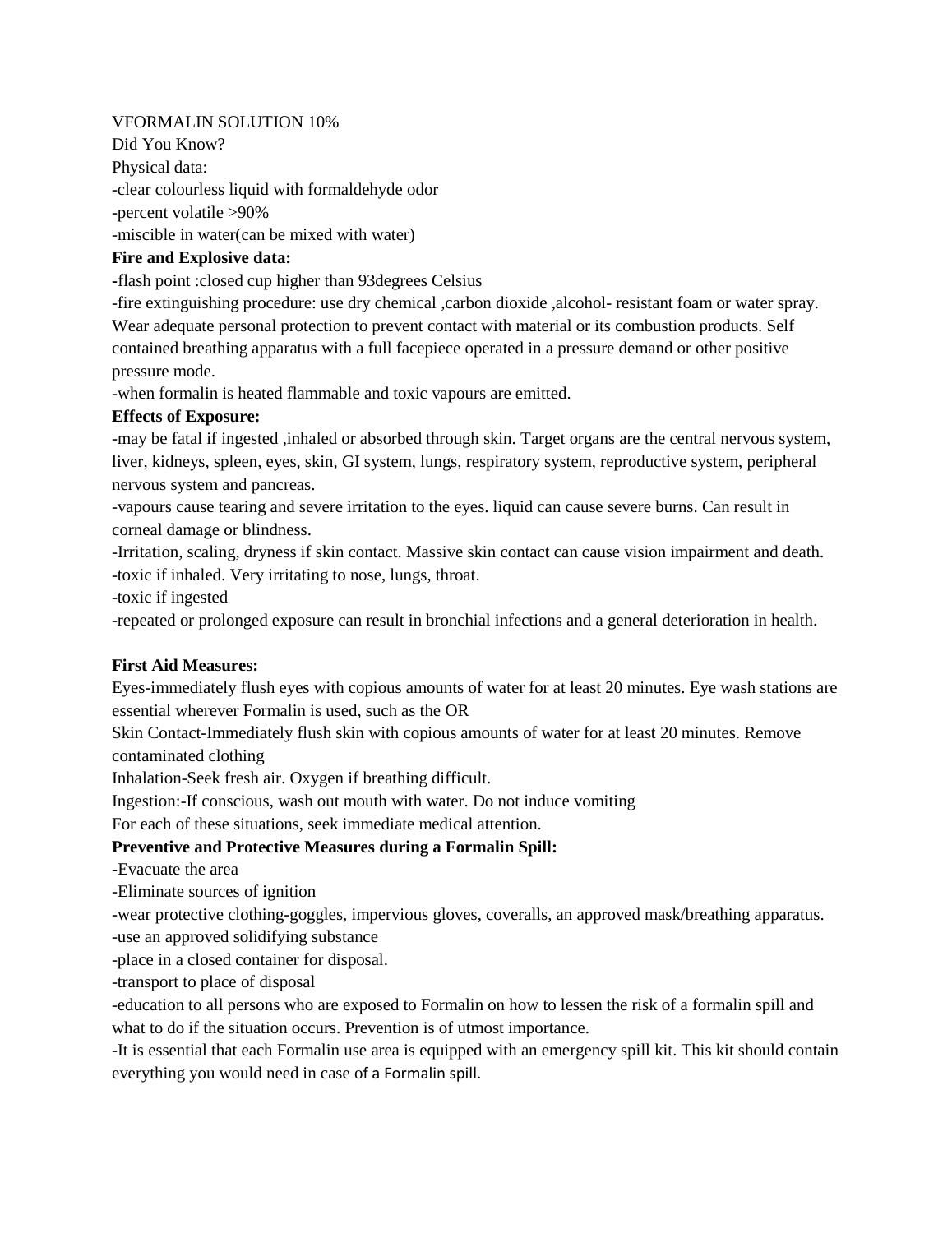VP Public Relations Report

Seasons Greetings from the beautiful West Coast. This Newsletter seems to closely follow the last one for September that was actually not ready until late October as I was new to the position, and it took me that long to get it ready. I did not receive all the liaison reports in time for sending of the newsletter but if anyone would like to have me add any news I can send it separately to the members. I sent an email to the liaisons in December from Val Tilley regarding prizes for the National Conference in June, just a reminder in case you haven't had a meeting yet.

 If you know anyone who is not getting their Newsletter, please send along their email address. I did send a request for some addresses in November, but I still don't have everyone's addresses.

Regards,

Janice Roche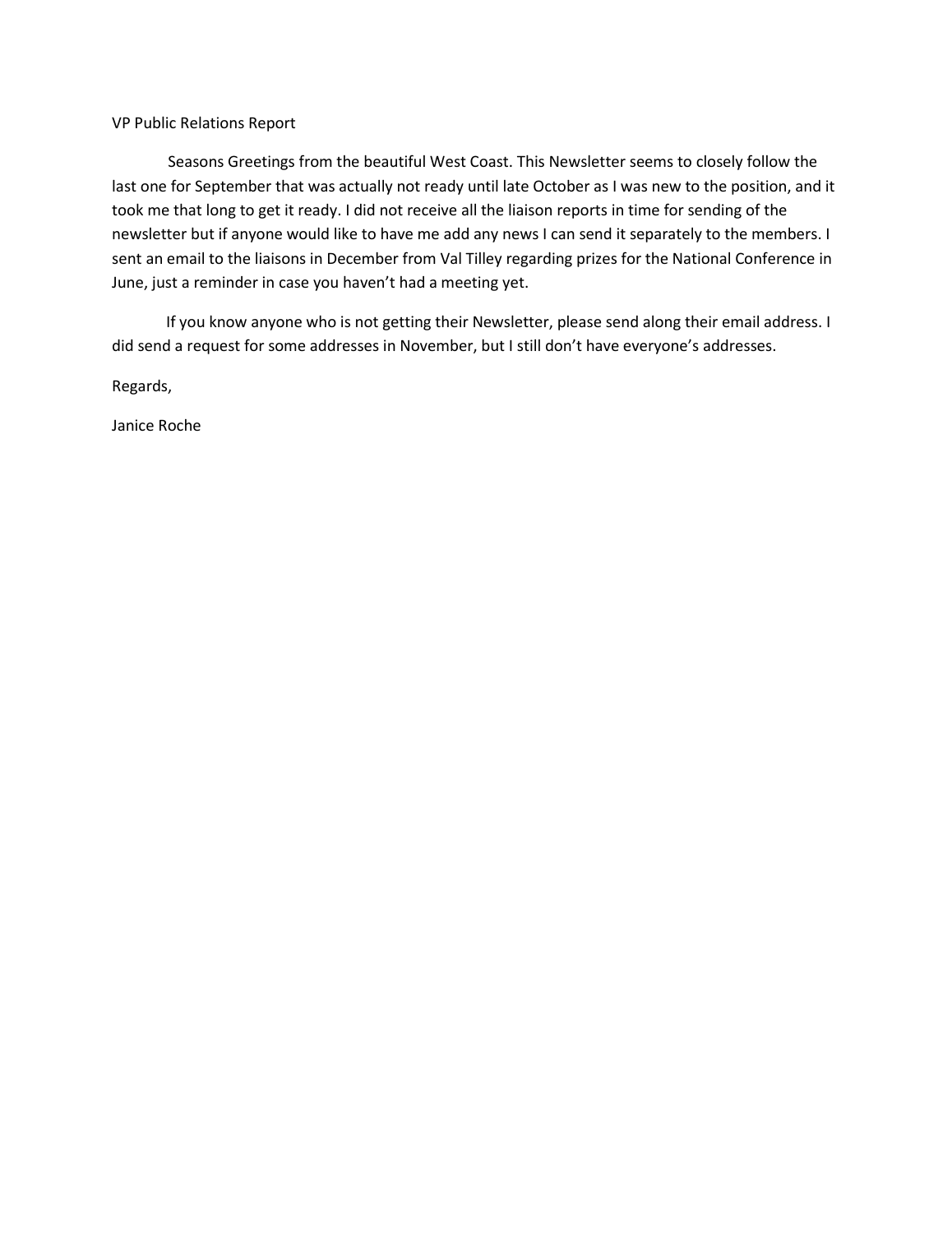Seasons Greetings to everyone from the Janeway,

Seems like we just got back from St. Anthony, how quickly another year has gone! We would like to extend a huge thank you to the N  $&$  LORNA branch from St. Anthony. We had a wonderful time at the conference. It was a blast!

Like everyone else we are getting ready for the Christmas Season. Dr. Will Flexer is kind enough to be hosting our Christmas Party this year. We are all looking forward to that. On a sadder note, Dr. Flexer will be leaving us in the New Year. Family and friends are calling him back to the west. We will miss him terribly. Jenn Moore also left us this fall to head west to Victoria, another great nurse gone to the mainland. Now for the good news… Kelly Noonan and Karen Whitten have joined us this fall. Kelly is a casual nurse from Surgical Day Care and Karen is an experienced pediatric O.R. nurse from Calgary. Both are currently in orientation and we are happy to see them. Rodney Crane from Carbonear Hospital is supposed to be coming to help us with some shifts in the near future! We welcome all help!! I have also accepted a permanent full time job here at the Janeway O.R. which I will begin when Carol returns from maternity leave. Staffing levels are starting to look up!

We hope things are well with everyone across the province. Merry Christmas and a Happy New Year to all!!

Karla Faulkner

Janeway Operating Room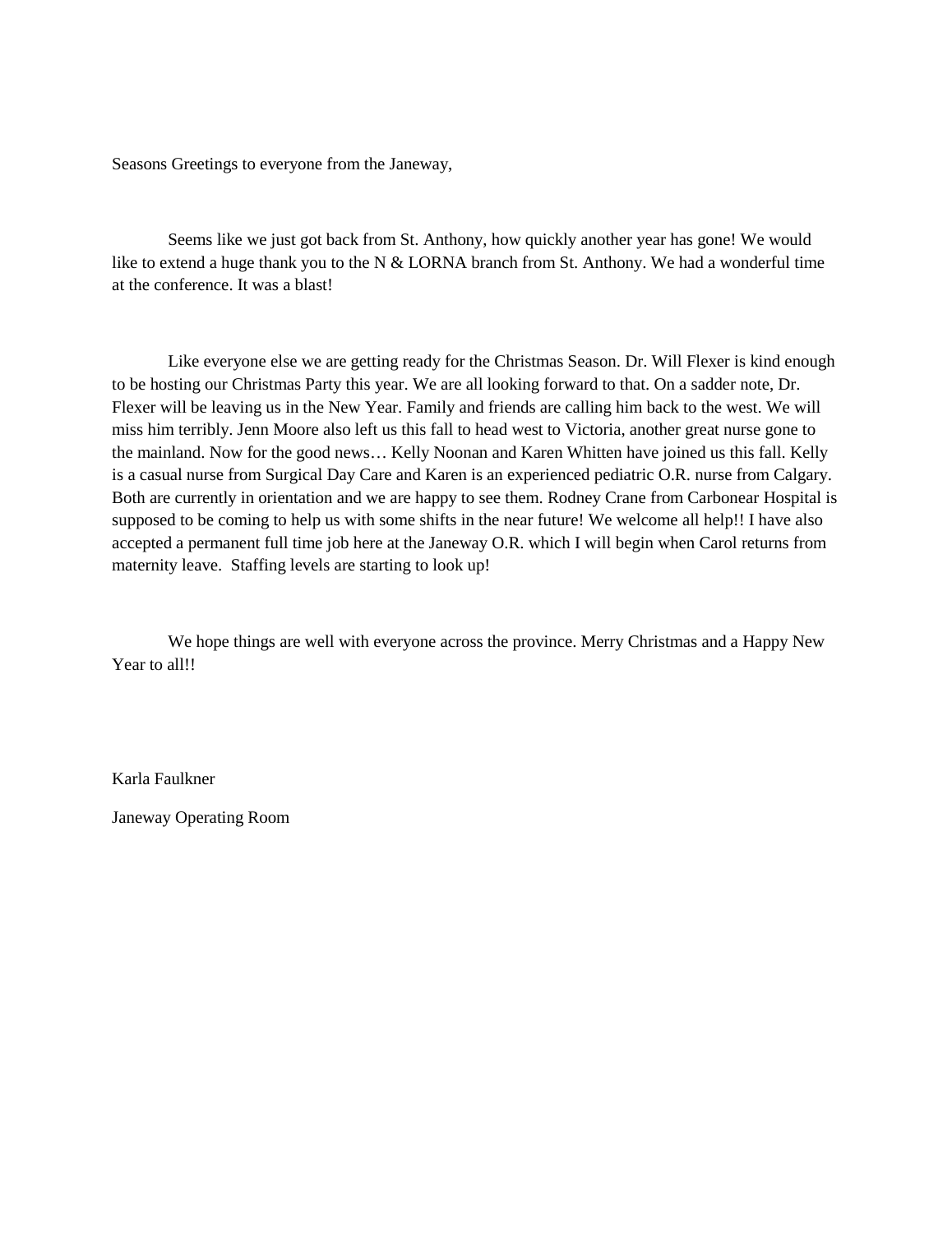### Hi Operating Room Colleagues,

Can it really be less than a month to Christmas, I am trying not to panic, it does come every year, no matter how unready we all are!!

We are having a busy fall at St. Clare's O.R., as I am sure, everyone is across the island. We have been mandated to have all dispensing bottles of formalin removed from the Operating Rooms, we are attempting to purchase pre-filled formalin containers of all sizes. In the interim, our PCAs are going up to the Pathology Lab and filling the specimen containers under the fume hood. We have compiled "spill kits" for the O.R.s ( with tychem body suits, formalin soaking pads, goggles, nitrile gloves, respirators and so on). It has been quite interesting,( Dorothy Budgell has done a lot of work for our program with this project). There are still some ongoing issues for our nursing staff with the formalin being dispensed in this way, we are trying to sort them out.

We were involved in the Annual Soft Ball game in Oct., this was great fun, with Nurses, Support Staff, Surgeons and Anesthesiologist participating. The Janeway O.R. played with us for the first time this year and won first place!! They were awesome.

This fall we evaluated Avagard, the waterless, brushless, scrub system. It was very well received. We hope to be tendering for this type of system after Christmas. The nursing staff found it much better for their hands, plus some of the surgeons actually did a proper scrub.

We celebrated O.R. nurse's week with the tons of food and some draws for prizes. The Anesthesia group provided breakfast, the other O.R.s in the city sent treats, lunch was provided. We did manage, with lots of hard work from our clinical educator, Glenda Tapp, to put a great display up in the lobby of the hospital. Some of the Head Nurses did write ups for a specific procedure in their services and there were pictures of each O.R., it's staff and the type of procedures done in that service. I want to thank all of the nurses who helped put this together, in this busy and stressful time.

The Perioperative Program provided lovely cakes for the O.R. PACU and SDC.

We will all be fattened up for Christmas!!

Work is ongoing with the tendering and purchase of an instrument tracking system, this will be implemented at the Gen Site first and then come over to St.Clares, there is a lot of work needed with data inputting, etc , but it will be great to finally know where all our "stuff" is for a change.

The first week of Dec we are implementing our Medtronic Navigation Tracking System for use in ENT. We are proud to say, for this particular technology, we are the first to have purchased it in Atlantic Canada. The techs are here this week from the U.S. to help our surgeons and nurses get comfortable with the system.

We have two O.R. nurses, Joan Kehoe and Brenda Jardine, retiring the end of Jan. One new nurse, Craig Murphy started with us on Nov 24, 2008. Our, one, male nurse is very happy that Craig is here to share in some more "manly topics", he was really getting tired of "man Bashing" trading recipes and PMS. One new surgeon, Dr Heneghan, Vascular and Gen Surgery has joined our group and two of our head nurses are busy "getting him settled".

We have one new grandmother and a pregnant ORT, so exciting things happening!! This Christmas we are selling tickets on a wine rack, 12 bts of wine and wine glasses. The "Breens" sandwiches are sold monthly, and books are fun, make up our fund raising efforts. Our group has been meeting throughout the fall and many are involved in the Planning of the upcoming National Conference. That's it from St.Clare's , I hope you all have a wonderful Christmas with family and friends.

Shirley Taylor Liaison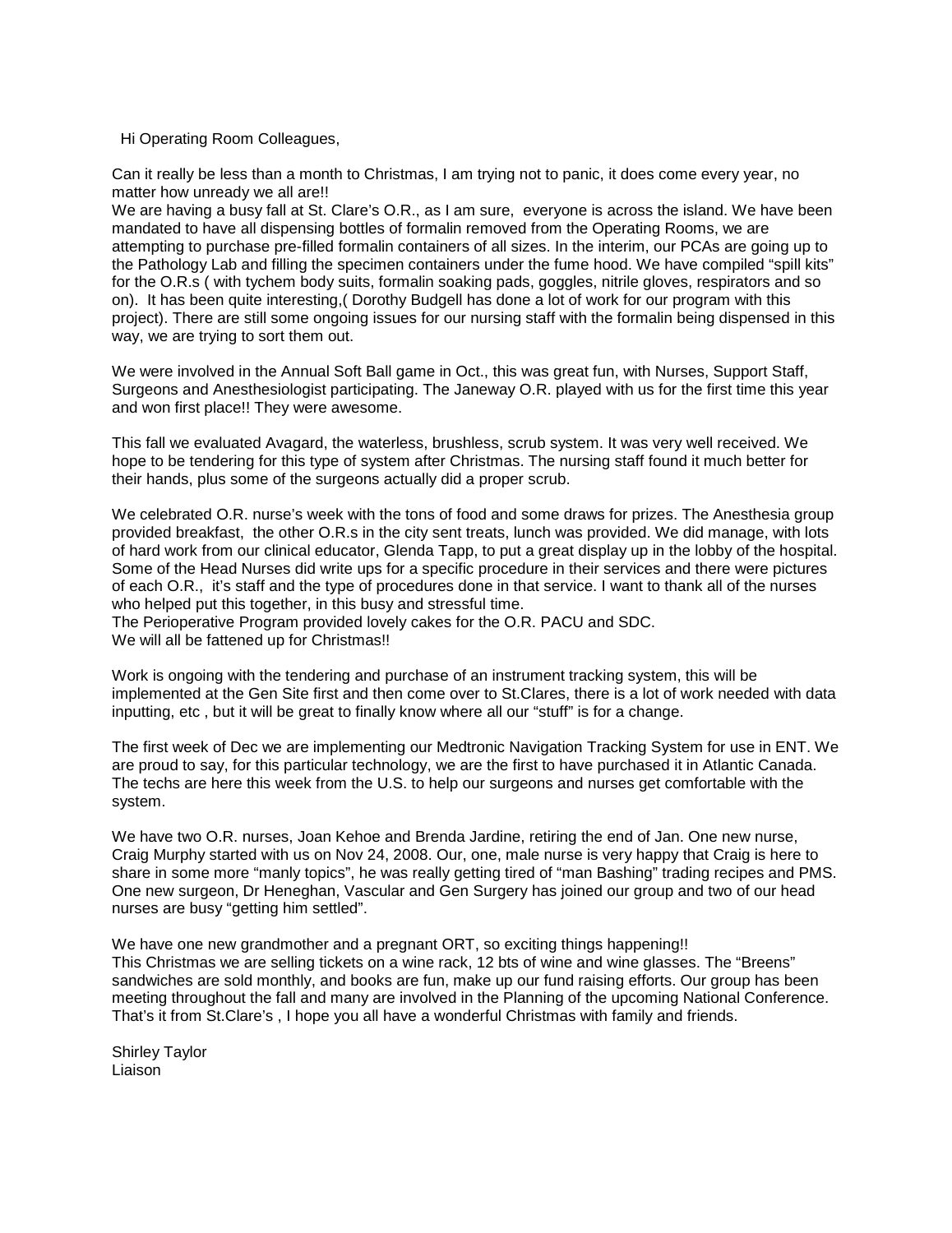November 2008

Greetings from the west coast!

We certainly enjoyed the provincial conference at St. Anthony. Kerry and staff did a marvelous job.

It has been a busy time at Western Health Care. The following list captures our surgeries between April and September of this year.

| Ophthalmology   | 137 |
|-----------------|-----|
| General surgery | 575 |
| Gynecology      | 215 |
| Orthopedics     | 476 |
| ENT             | 156 |

Things have picked up. We are currently running three rooms and will go up to four in the near future. The big buzz around the OR is the introduction of Meditec to do our charting on line. All staff are trained or are in the process of doing so. We are due to go on-line on December 9<sup>th</sup>.

Our OR has one new addition - Betty Murrin comes to us via St. Anthony. Currently there are three registered nurses who are going through training as perioperative nurses. They are now doing their practical.

Our small group has started fund raising for the National conference in St. John's. We are going with lunch themes. We sponsored a chilli lunch one week, followed two weeks later by a baked bean lunch. Next will be a hot dog lunch. We also have a silent auction in progress. There is a bake sale planned for early December.

Dr. Jefford is using a navigator probe in her breast surgeries. It is used to locate sentinel lymph nodes in breasts. It also can be used with malignant melanoma. The patient goes to nuclear medicine for isotope injection prior to coming to the OR - lymphoscintography.

We have a new urologist - Dr. Mamood. Since arriving in October he has been very busy playing catch up. He is very impressed with us and with Newfoundland in general.